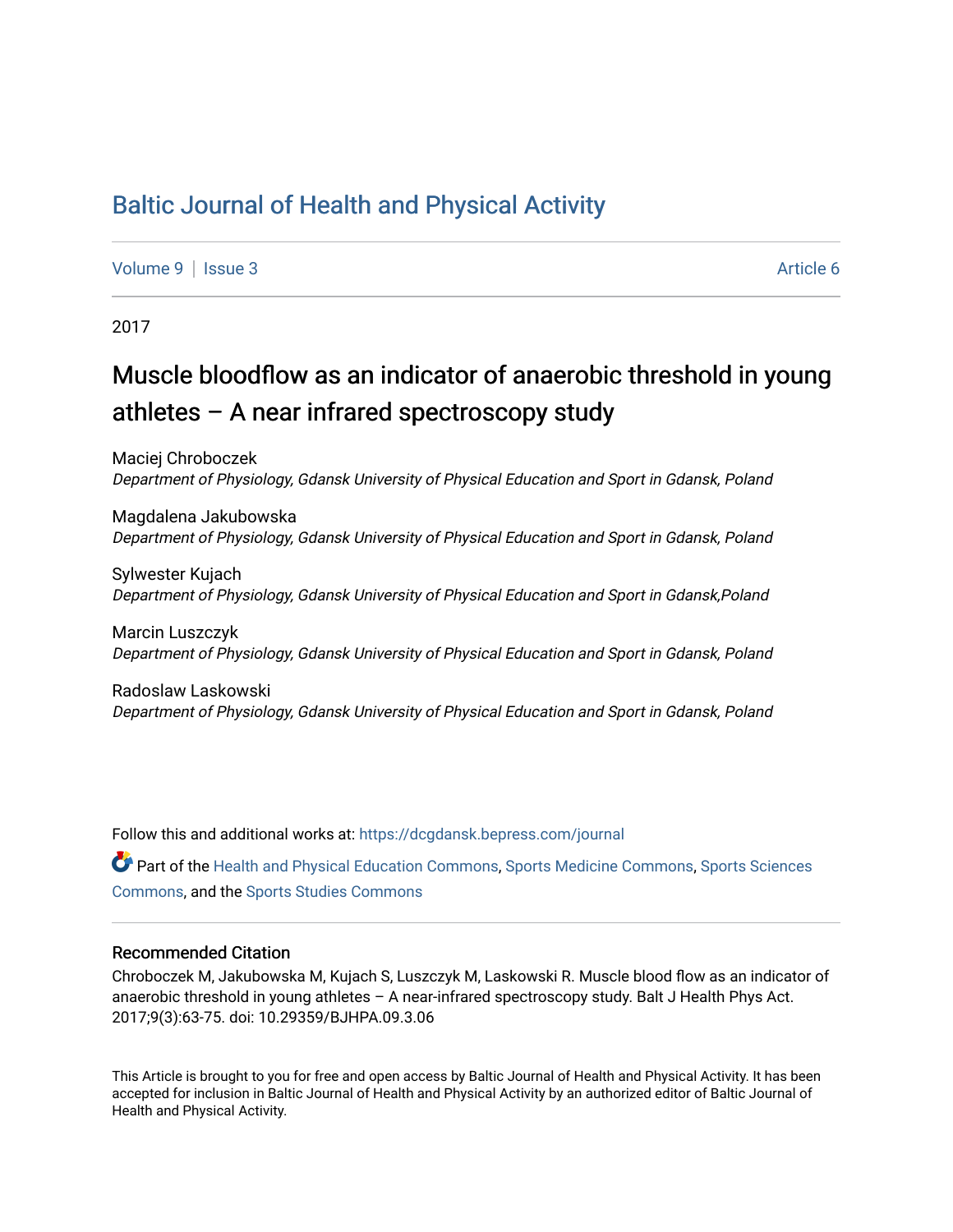#### **Authors' Contribution:**

- **A** Study Design
- **B** Data Collection
- **C** Statistical Analysis
- **D** Data Interpretation **E** Manuscript Preparation
- **F** Literature Search
- **G** Funds Collection

# **Muscle blood flow as an indicator of anaerobic threshold in young athletes – A near infrared spectroscopy study**

**Maciej Chroboczek ABCDEFG, Magdalena Jakubowska BF, Sylwester Kujach BCDEF, Marcin Łuszczyk BCDEF, Radosław Laskowski ACDEF**

Department of Physiology, Gdansk University of Physical Education and Sport in Gdansk, Poland

| abstract                |                                                                                                                                                                                                                                                                                                                                                                                                                                                     |
|-------------------------|-----------------------------------------------------------------------------------------------------------------------------------------------------------------------------------------------------------------------------------------------------------------------------------------------------------------------------------------------------------------------------------------------------------------------------------------------------|
| <b>Background</b>       | In this study we evaluated the effect of exercise with increasing intensity until exhaustion<br>on muscle tissue oxygenation in children. Furthermore, we tested the hypothesis that a<br>decrease in muscle indirect blood flow (O <sub>2</sub> Hb) predicts the anaerobic threshold determined<br>by analysis of ventilation parameters.                                                                                                          |
| <b>Material/Methods</b> | Five, young, school-aged tennis players were engaged in this study (age 16.2 $\pm 1.63$<br>years, VO <sub>2max</sub> 56.7 ±2.00 ml · kg <sup>-1</sup> · min <sup>-1</sup> ). Changes in oxygenated hemoglobin (HbO <sub>2</sub> ),<br>deoxygenated hemoglobin (HHB), blood volume (tHb = HbO <sub>2</sub> + HHB) and muscle tissue<br>oxygenation (TOI%) in the right vastus lateralis muscle, using a near-infrared spectrometer<br>were recorded. |
| <b>Results</b>          | The hemodynamic values (HHB, tHb) increased as expected depending on the exercise<br>intensity. Therefore, NIRS data precedes the occurrence of AT determined by the analysis<br>of ventilation parameters, which in the case of the V-slope method was achieved at 75%<br>$VO_{2max}$ .                                                                                                                                                            |
| <b>Conclusions</b>      | A correlation between the parameters of muscle tissue oxygenation and ventilation<br>parameters shows that the anaerobic threshold occurs as a result of deoxygenation of a<br>muscle tissue.                                                                                                                                                                                                                                                       |
| Key words               | anaerobic threshold, incremental exercise, children, athletes                                                                                                                                                                                                                                                                                                                                                                                       |

| article details              |                                                                                                                                                                                                                                                                                                                                                                                                                                                                                                                                                                                                                                                                                                                                                                                                                                                               |
|------------------------------|---------------------------------------------------------------------------------------------------------------------------------------------------------------------------------------------------------------------------------------------------------------------------------------------------------------------------------------------------------------------------------------------------------------------------------------------------------------------------------------------------------------------------------------------------------------------------------------------------------------------------------------------------------------------------------------------------------------------------------------------------------------------------------------------------------------------------------------------------------------|
| <b>Article statistics</b>    | Word count: 3,345; Tables: 0; Figures: 5; References: 28                                                                                                                                                                                                                                                                                                                                                                                                                                                                                                                                                                                                                                                                                                                                                                                                      |
|                              | Received: October 2016; Accepted: July 2017; Published: September 2017                                                                                                                                                                                                                                                                                                                                                                                                                                                                                                                                                                                                                                                                                                                                                                                        |
| <b>Full-text PDF:</b>        | http://www.balticsportscience.com                                                                                                                                                                                                                                                                                                                                                                                                                                                                                                                                                                                                                                                                                                                                                                                                                             |
| Copyright                    | © Gdansk University of Physical Education and Sport, Poland                                                                                                                                                                                                                                                                                                                                                                                                                                                                                                                                                                                                                                                                                                                                                                                                   |
| Indexation:                  | Celdes, Clarivate Analytics Emerging Sources Citation Index (ESCI), CNKI Scholar (China National Knowledge<br>Infrastructure), CNPIEC, De Gruyter - IBR (International Bibliography of Reviews of Scholarly Literature in<br>the Humanities and Social Sciences), De Gruyter - IBZ (International Bibliography of Periodical Literature in<br>the Humanities and Social Sciences), DOAJ, EBSCO - Central & Eastern European Academic Source, EBSCO -<br>SPORTDiscus, EBSCO Discovery Service, Google Scholar, Index Copernicus, J-Gate, Naviga (Softweco, Primo<br>Central (ExLibris), ProQuest - Family Health, ProQuest - Health & Medical Complete, ProQuest - Illustrata: Health<br>Sciences, ProQuest - Nursing & Allied Health Source, Summon (Serials Solutions/ProQuest, TDOne (TDNet),<br>Ulrich's Periodicals Directory/ulrichsweb, WorldCat (OCLC) |
| <b>Funding:</b>              | This project was supported by a grant from the Gdańsk University of Physical Education and Sport<br>(MN/WF/2/2016) which funded this project in its entirety.                                                                                                                                                                                                                                                                                                                                                                                                                                                                                                                                                                                                                                                                                                 |
| <b>Conflict of interest:</b> | Authors have declared that no competing interest exists.                                                                                                                                                                                                                                                                                                                                                                                                                                                                                                                                                                                                                                                                                                                                                                                                      |
| <b>Corresponding author:</b> | Dr hab. prof. nadzw. Radosław Laskowski; Gdansk University of Physical Education and Sport, Department of<br>Physiology; Górskiego St. 1, 80-336 Gdansk, Poland; e-mail: lasradek@awf.gda.pl                                                                                                                                                                                                                                                                                                                                                                                                                                                                                                                                                                                                                                                                  |
| <b>Open Access License:</b>  | This is an open access article distributed under the terms of the Creative Commons Attribution-Non-commercial<br>4.0 International (http://creativecommons.org/licenses/by-nc/4.0/), which permits use, distribution, and<br>reproduction in any medium, provided the original work is properly cited, the use is non-commercial and is<br>otherwise in compliance with the license.                                                                                                                                                                                                                                                                                                                                                                                                                                                                          |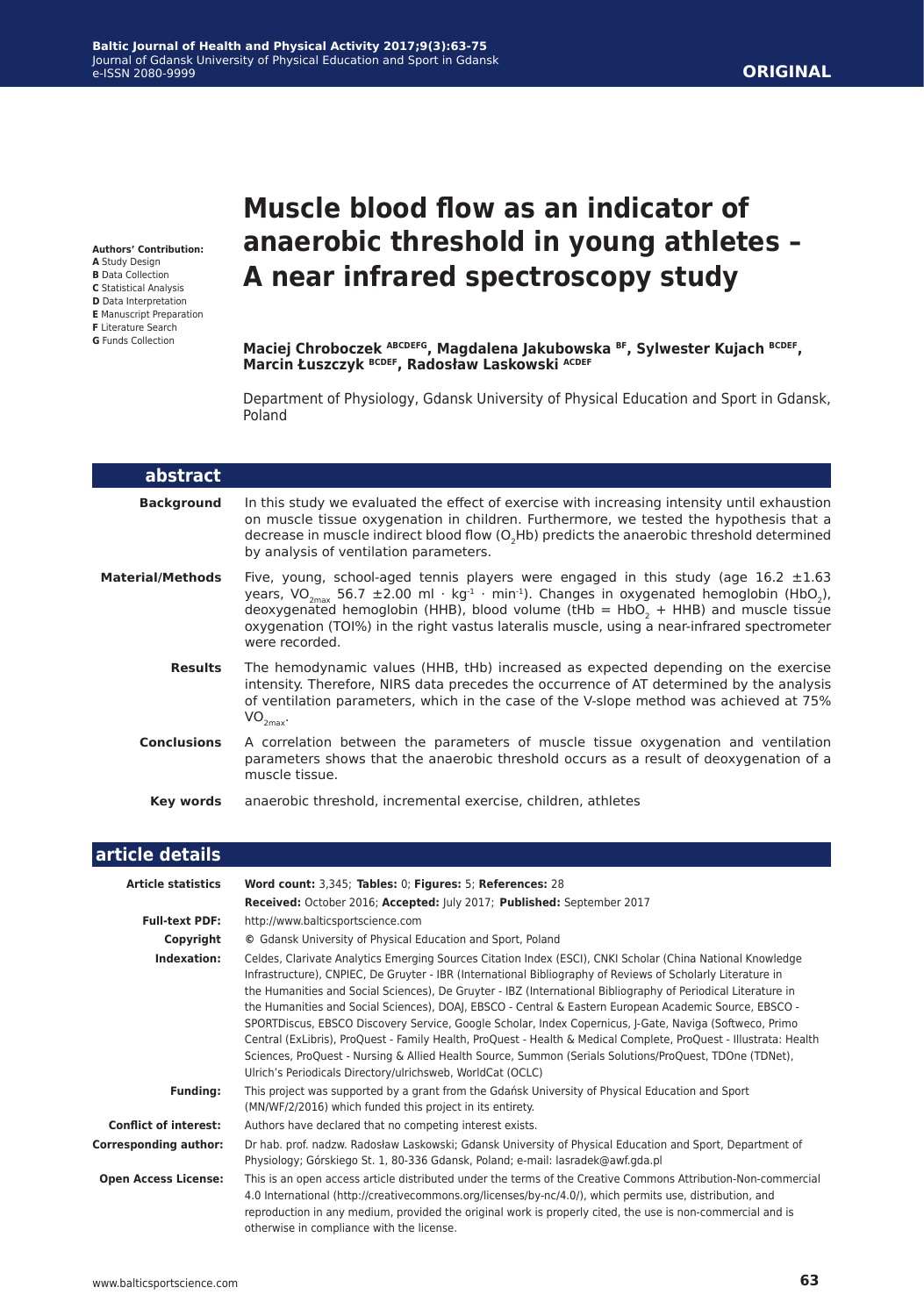## **introduction**

The anaerobic threshold (AT), a measure that has been introduced into the diagnostics of the amount of work in sports training is an additional indicator of the level of aerobic effort abilities. It is undoubtedly a significant source of information about the aerobic performance of athletes and non-athletes. The anaerobic threshold is defined as the intensity of work load or oxygen consumption in which anaerobic metabolism is accelerated [1, 2]. Defining AT raises a lot of controversy, primarily from the method of measurement [3].

Despite a very advanced state of knowledge, terminology of AT is still under discussion, and possible reasons are:

- during incremental exercise there are two types of metabolism functions; however, only one of them dominates. A situation when only one of them functions is impossible;
- kinetics of lactate acid (LA), ventilation and gas exchange response are dependent on the exercises protocol (i.e. dynamics of load increase) [4], the type of exercises (e.g. running, swimming, rowing or cycling) [5], and the source of blood samples (vein capillaries, arteries) [6];
- the "cause and effect" relationship between selected invasive (e.g. LA-, pyruvate, pH,  $\mathrm{HCO}_3$ , adrenaline) and non-invasive (e.g. heart rate, ventilation, gas exchange) parameters, which was recorded during cardiopulmonary exercise testing (CPET) seems to be strong, but it does not have to be a source of physiological information [3].

During an exercise with an increasing intensity until exhaustion, the contribution of aerobic and anaerobic processes in energy supply of working muscle is determined by the intensity of exercise.

The increase in an exercise load generates an increase in the concentration of lactic acid in the muscle and lactate (La- ) and hydrogen ions (H<sup>+</sup>) in the blood. There are two defined ventilation thresholds and two lactate thresholds. It means that during exercise to exhaustion the increase in ventilation (linear and non-linear) and LA- compared to a linear increase in the workload. To visualize this situation, a three-phase model of the relationship was developed between the LA- concentration and the intensity of physical activity (Fig. 1).

Therefore, the aim of this study was to compare the non-invasive methods of calculating the anaerobic threshold based on the muscle oxygenation parameters and ventilation parameters. We hypothesized that the kinetics of muscle tissue oxygenation coincides with the kinetics of ventilation parameters. This was based on an increase in the exercise intensity and a pronounced reduction in muscle tissue oxygenation as a predictor of the anaerobic threshold.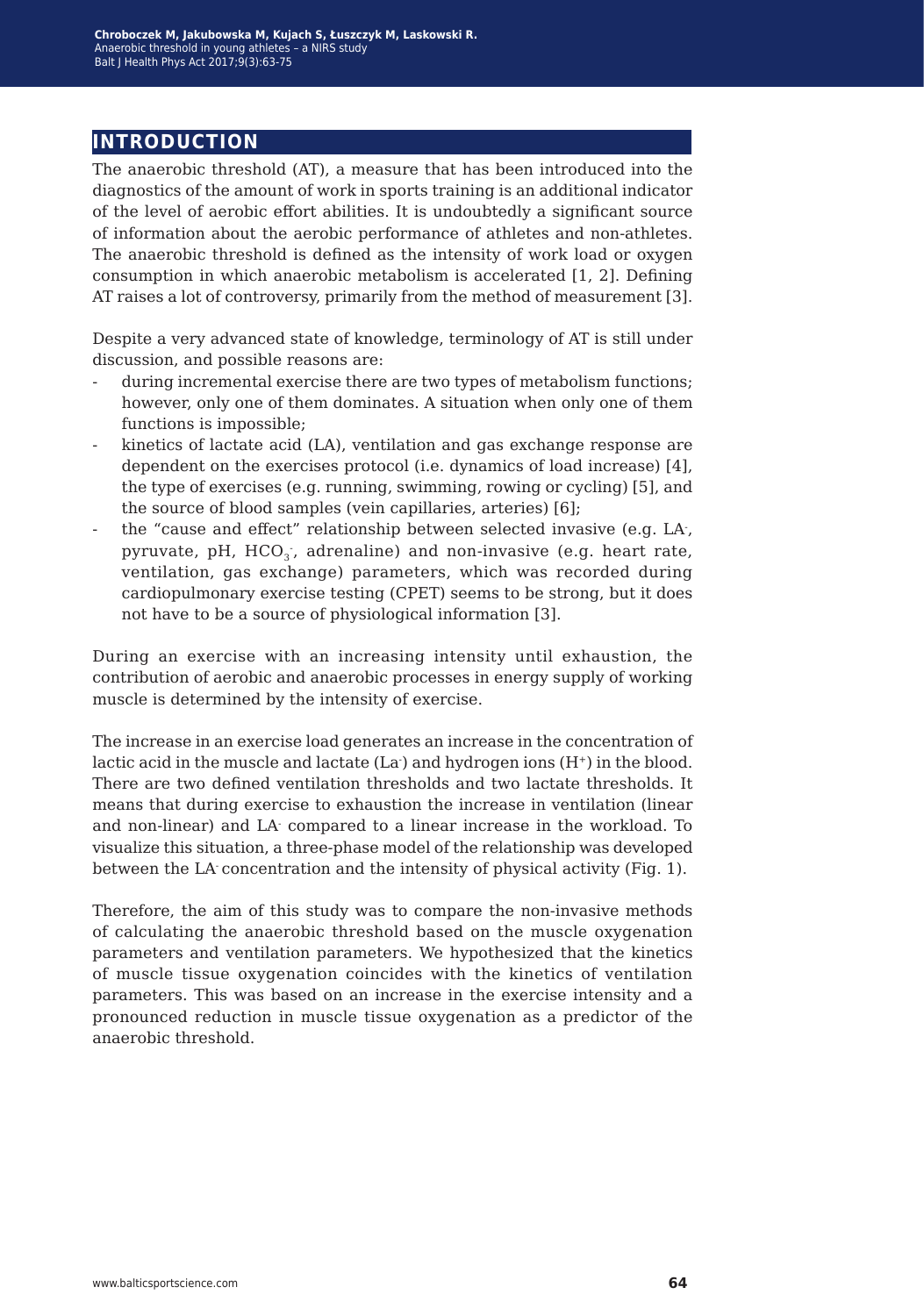

Fig. 1. The three-phase model of the relationship between the concentration of blood lactate (BL) and the intensity of physical activity [3, 7] (HR - heart rate, VO<sub>2</sub> - oxygen consumption volume, BL – blood lactate)

## **material and methods**

#### **subjects**

Five, right-handed, school-aged, table tennis players (boys -  $16.2 \pm 1.3$  yr) participated in the study. They were representatives of the Junior Polish National Team. The study group had  $7.9 \pm 1.1$  years of training practicing. Among the participants there were no diseases relating to the cardiovascular, respiratory, endocrine, or nervous systems. During the experiment, players were not taking any medications. Respondents were asked not to participate in any training two days before CPET. Detailed anthropometric characteristics of the respondents are presented in Table 1. The study was approved by the Local Ethics Committee and all subjects gave their informed consent before the start of the study.

#### **experimental protocol**

A week before the experimental procedure, the participants visited the exercise laboratory. That time was used to familiarize each child with the research apparatus, the laboratory environment and the people conducting the experiment. This educational/informational stage was also attended by parents and coaches. To evaluate selected parameters and anthropometric measures, the anaerobic threshold, oxygenation of the muscle tissue, and gas exchange parameters, the following methods were used.

#### **anthropometric measurements**

The measurements of selected parameters and anthropometric measures were performed before the CPET. We measured the total body weight [kg], the percentage of body fat – FAT [%] using bioelectrical impedance (Body Composition Analyzer TBF – 300 A Body Fat Monitor/Scale Tanita Japan), and body height [cm] using anthropometer (GPM-skinfold caliper).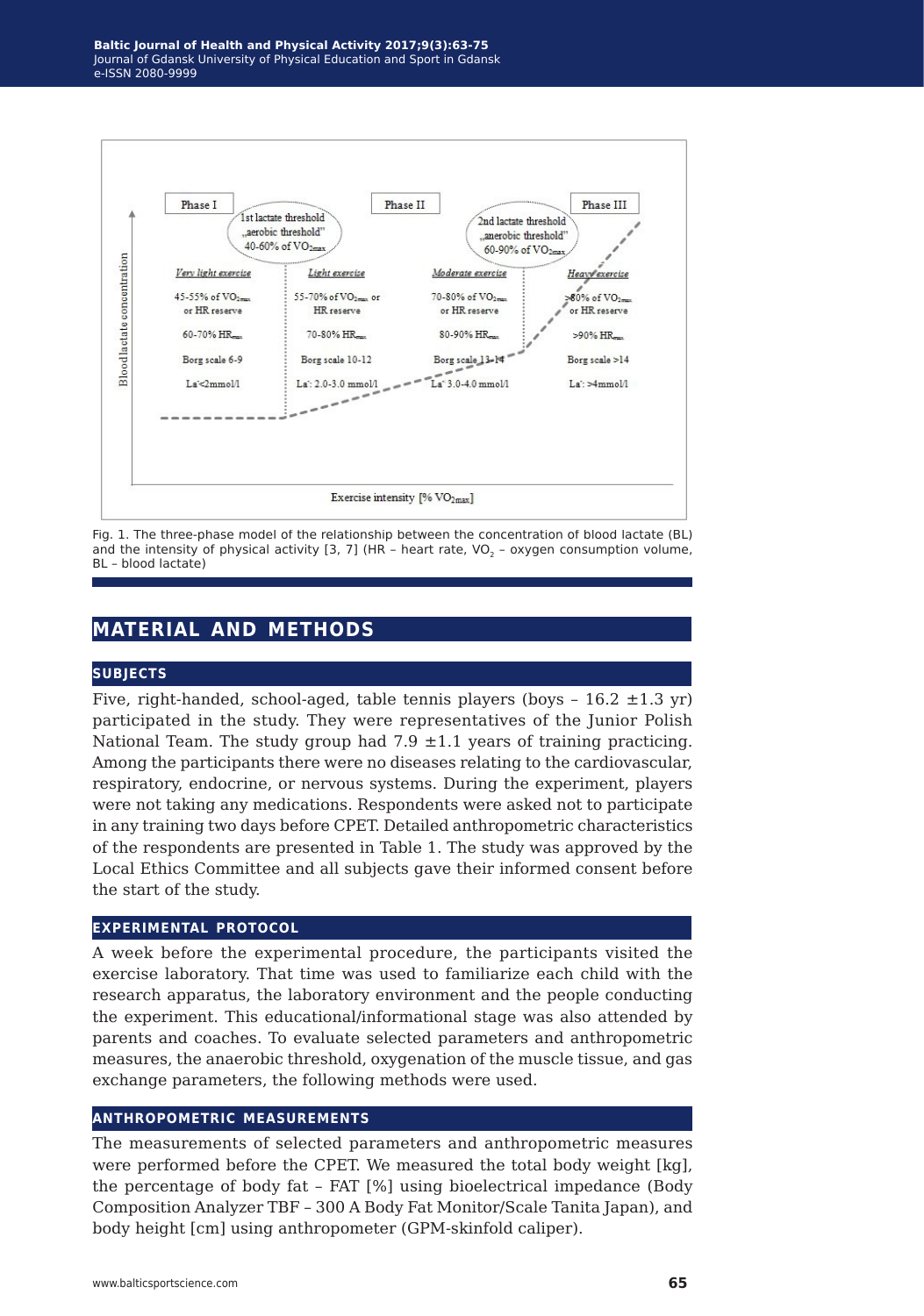#### **anaerobic threshold determining**

Participants exercised on a bicycle ergometer VIAsprint TM 150P Ergoline (Germany) with an increasing load until exhaustion (CPET). The protocol used in the test is a modification of the protocol proposed by Wasserman in 1987 [8]. The first phase of the test was preceded by a five-minute period in which the resting measurement indicators characterizing the activity of the cardiovascular and respiratory system were determined. Then subjects performed the test until exhaustion. The continuous progressive intensity protocol started at  $1.5W \cdot kg^{-1}$  for 5 min (v = 55 rpm) and increased 25W every 1 minute until exhaustion. The anaerobic threshold (AT) was established with a noninvasive method on the basis of the load measure (% $VO_{2<sub>max</sub>}$ ) with the respiratory exchange ratio ( $RER = 1$ ) in the test effort as well as the maximal oxygen uptake (VO<sub>2max</sub>). After the test, the participants recovered for 5 minutes sitting on a cycle ergometer.

At rest, during the exercise and during the 5-minute recovery we used exhaled gas analyzer Oxycon Pro Jaeger (Viasys, Germany) and Breath by Breath module in the JLab 5.31 software. The following parameters characterize the cardio-respiratory activity: oxygen pressure in the terminal exhaustion air – PETO<sub>2</sub> [kPa] and the pressure of carbon dioxide in the terminal exhaustion air – PETCO<sub>2</sub> [kPa], oxygen uptake – VO<sub>2</sub> and carbon dioxide production – VCO<sub>2</sub> in relative  $[mL \cdot kg^{-1} \cdot min^{-1}]$  and absolute values  $[L \cdot min^{-1}]$ . The tidal volume – VT [L], the respiratory rate – BF  $[1 \cdot min^{-1}]$ , minute ventilation – VE  $[L \cdot m]$ min<sup>-1</sup>], and the heart rate - HR  $[b \cdot min^{-1}]$  also were recorded. Based on the measured parameters we calculated: the respiratory exchange ratio (RER), oxygen consumption to ventilation (VE  $\cdot$  VO $_2^{-1}$ ) and ventilation to carbon dioxide production (VE  $\cdot$  VCO<sub>2</sub><sup>-1</sup>) equivalent. CPET allowed assessing the indicators determining cardiovascular fitness: maximal oxygen uptake  $\rm (VO_{2max}$  - a direct method) and the anaerobic threshold (AT) – non-invasive methods described below, based on graphs of exhaled breath and oxygenation of muscle tissue parameters analysis.

#### **anaerobic threshold determination – the v-slope method**

Determination of AT with the V-slope method relied on graph analysis of VO<sub>2</sub> and VCO<sub>2</sub>. AT was determined when the first straight lines according to  $VO<sub>2</sub>$  and  $VCO<sub>2</sub>$  became steeper in connection with the disproportionate increase in  $VCO<sub>2</sub>$  production in relation to oxygen consumption without signs of hyperventilation [9, 10].

#### **anaerobic threshold determination – the equivalents method**

The determination of AT using the equivalents method relied on graph analysis of the ventilation equivalent for oxygen (VE  $\cdot$  VO<sub>2</sub><sup>-1</sup>), which is the volume of minute ventilation from which at this stage of effort 1 liter of oxygen is captured, and the ventilation equivalent for carbon dioxide (VE  $\cdot$  VCO<sub>2</sub><sup>-1</sup>), characterized in minute ventilation volume that is required to remove 1 liter of carbon dioxide. AT was determined, when a systematic increase in  $\mathrm{VE\cdot VO}_{2}^{-1}$  started, without a corresponding increase in  $\mathrm{VE\cdot VCO}_{2}^{-1}$  [11].

Anaerobic threshold determination - the relationship between  $PETO<sub>2</sub>$  and PETCO<sub>2</sub>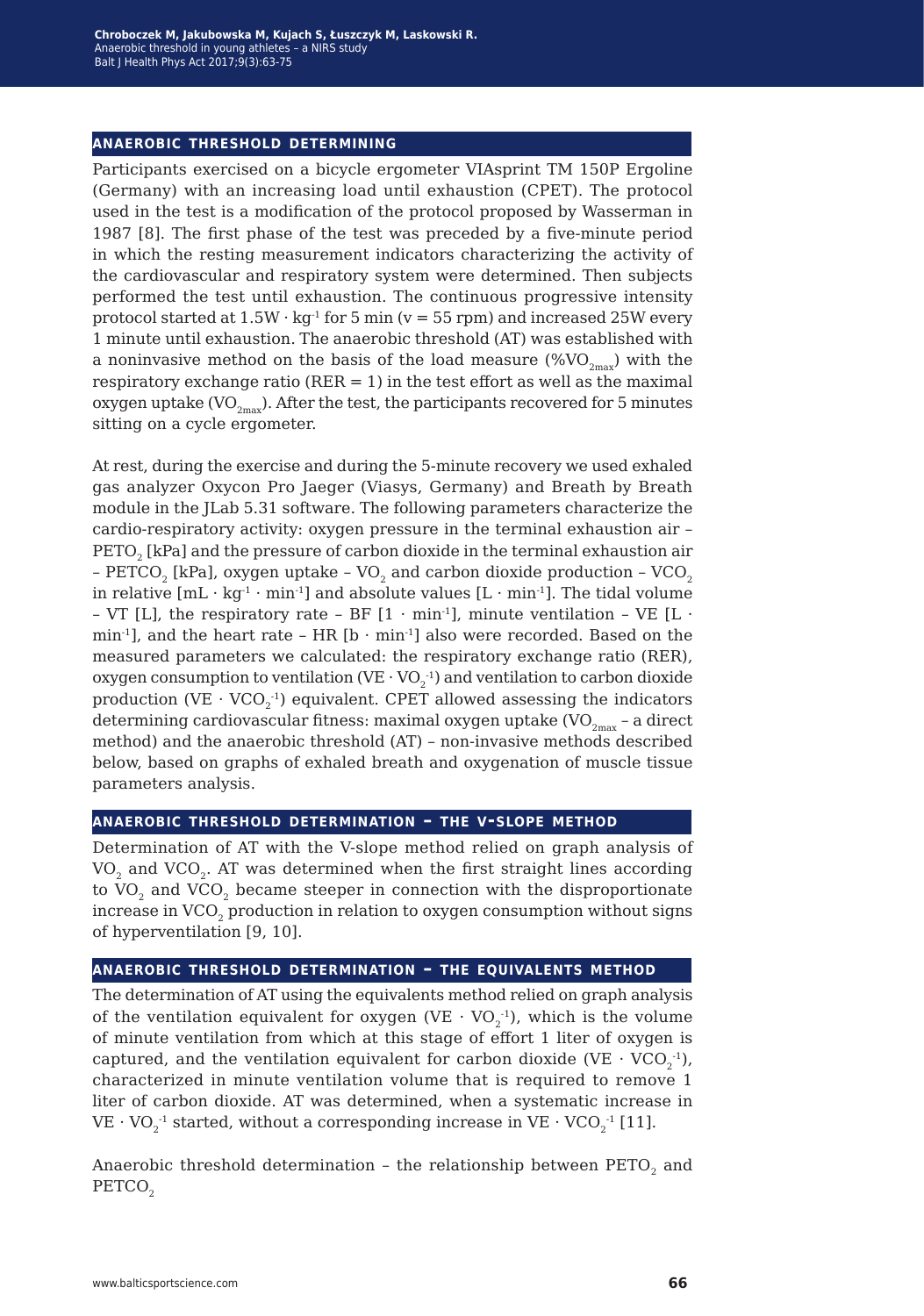Using the course of the relationship between the pressure of  $O_2$  and  $CO_2$  in the terminal exhaustion air ( $PETO<sub>2</sub>$  and  $PETO<sub>2</sub>$ ), AT was determined when PETO<sub>2</sub> reached its minimum and began to grow steadily at the same time unchanging the course of  $PETCO<sub>2</sub>$  [12].

#### **anaerobic threshold determining – rer and exercise load**

Using the course of the relationship between the gas exchange ratio (RER) and the load during the test, the AT was determined when plotted on a course initially flat or slowly ascending into a steeper one, and the value of the RER was approaching, but remained less than 1.0 [9, 11].

#### **anaerobic threshold determination – nirs**

Muscle tissue oxygenation measurement was carried out using a dual-channel near-infrared spectrometer NIRO 200 (Hamamatsu – Japan). The light source and detector of the second channel NIRS were placed on the skin in the area of the vastus lateralis muscle in the central line along the vertical axis, and in a third of the lateral epicondyle of the greater trochanter of the femur [13]. The distance between sensors was 4.0 cm. Each sensor was attached to the skin with a black patch with a dense structure in order to eliminate the access of sunlight. The hemoglobin concentration was expressed in conventional units (a.u.) as the delta value in relation to the baseline recorded in the calibration phase (at rest). Wavelength NIRS was set at 775 to 850 nm. Differential path length factor (DPF) was set at 4.0. The data passed in real time with the frequency of 1 Hz. After measurement, the data were averaged over the 20-second time intervals, then a graph of oxygenated hemoglobin  $(O, Hb)$  and load stress was created. Using the process of this dependency, we determined the AT when the chart of the course initially flat or slowly descending changed the course to a steeper one [14]. In addition to  $O<sub>2</sub>Hb$ , deoxygenated hemoglobin (HHB) and muscle tissue oxygenation index (TOI,%) were recorded.

#### **statistical analysis**

All data were collected in order to create a single data sheet for statistical analysis. Statistical analysis was performed using the tools of STATISTICA 10 StatSoft Poland [15]. Variables have been revised in terms of the nature of the distribution and homogeneity of variance. Following the calculation of basic statistics, the differences between the averages were subjected to an evaluation in order to determine their significance. For this purpose we used a one-way analysis of variance. The Newman-Keuls test was used to determine when the differences were found. Relationships between variables were examined using Pearson's correlation. The alpha level was set at  $p < 0.05$ , and data are presented as a mean and standard deviation  $(\pm SD)$ and the minimum and maximum.

### **results**

The values of the parameters characterizing the aerobic capacity are shown in Table 2. Obtaining  $VO_{2mav}$  in the study group was accompanied by a decrease in oxygenation (TOI) of muscle tissue from 70% to 40%.

The anaerobic threshold (AT), determined on the muscle tissue oxygenation (NIRS) graph parameters analysis, was achieved at 61% of the maximum aerobic power (MP) and 65% of oxygen uptake (VO<sub>2max</sub>).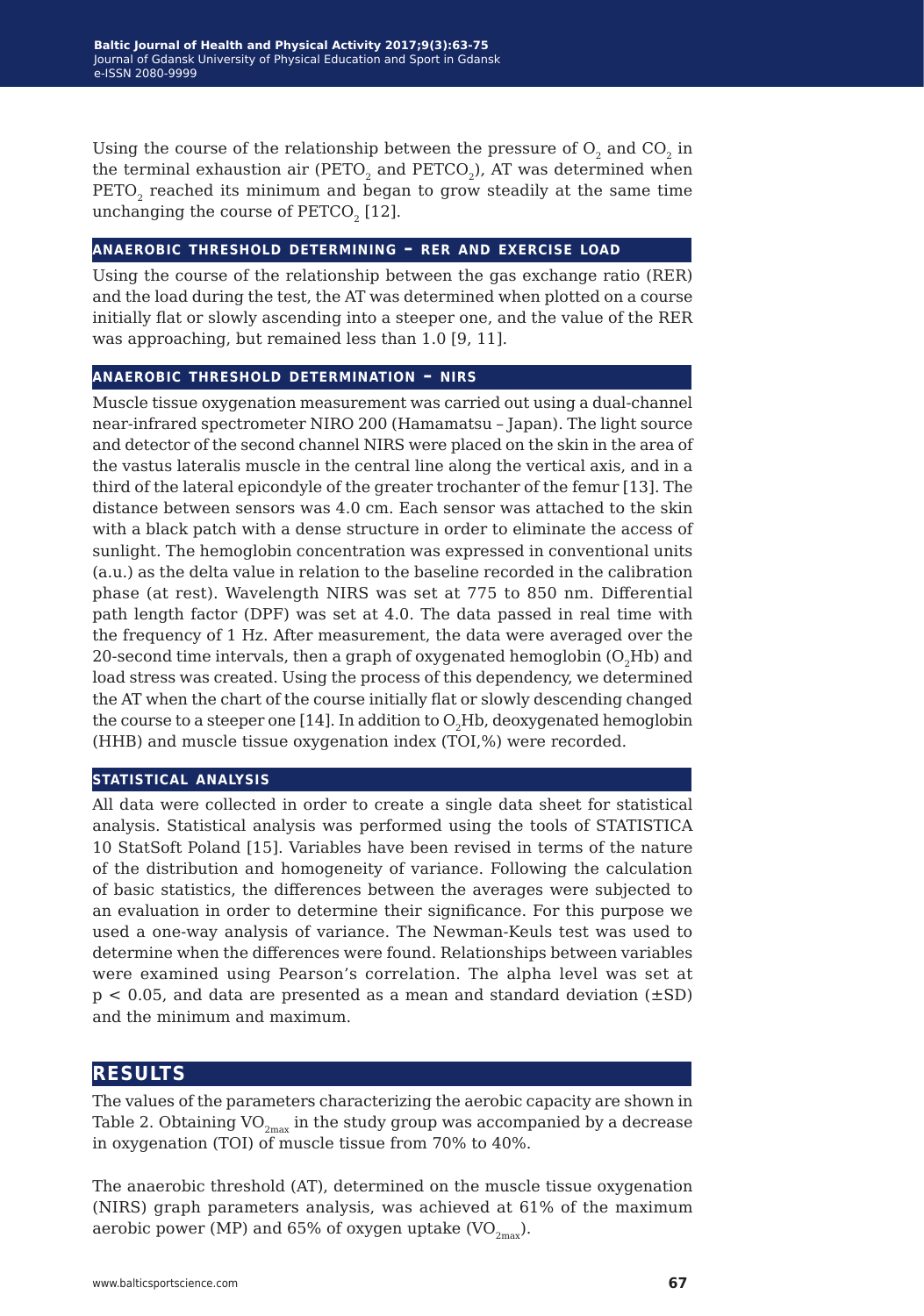The anaerobic threshold, determined on the exhaled breath parameters analysis, has been achieved in the subsequent intensities of exercise, in the following order, according to the methods:

- AT determined based on the relationship between the pressure of oxygen and carbon dioxide in the terminal exhaustion air: 63% MP and 69% VO<sub>2max</sub>
- AT designated by the equivalents method: MP 66% and 73%  $VO_{2\text{max}}$
- AT designated by the V-slope:  $69\%$  MP and  $75\%$  VO<sub>2max</sub>
- AT appointed based on the relationship between RER and the exercise load: 75% MP and 78% VO<sub>2max</sub> – (Fig. 2 and 3).



Fig. 2. The intensity of physical activity as a percentage of maximum aerobic power (MP) for the anaerobic threshold determined based on the graphs parameters of muscle tissue oxygenation (NIRS) and the analysis of exhaled breath parameters. (PETO<sub>2</sub> vs PETCO<sub>2</sub> – the relationship between the pressure of the oxygen in the terminal exhaustion air and the pressure of carbon dioxide in the terminal exhaustion air, Equivalents – the relationship between the ventilated oxygen equivalent and ventilated carbon dioxide equivalent; V-Slope – the relationship between VO<sub>2</sub> and CO<sub>2</sub> and RER - the relationship between the coefficient gas exchange and the exercise load)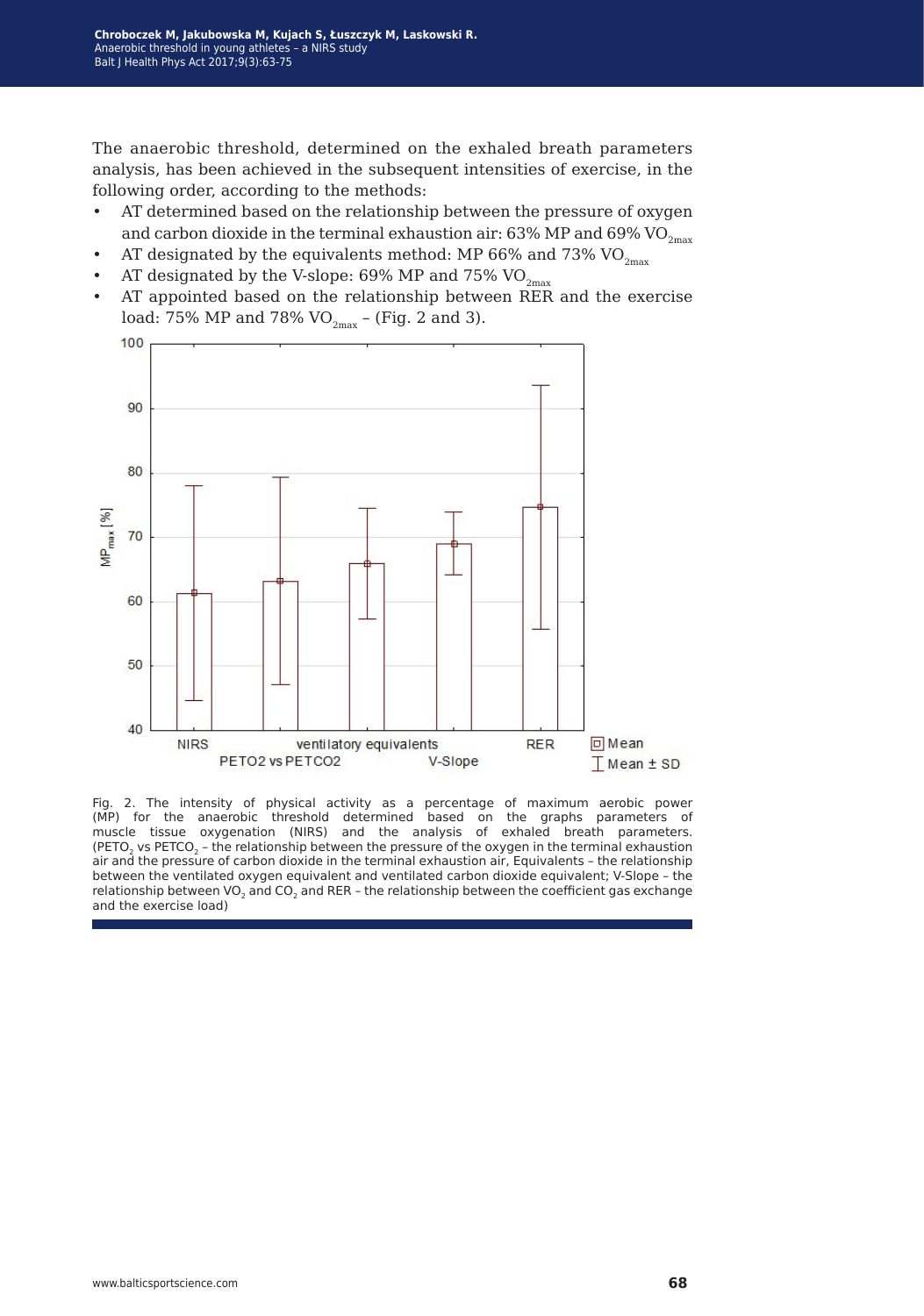

Fig. 3. The intensity of physical activity as a percentage of maximum heart rate (maximum heart rate [%]) for the anaerobic threshold determined based on the graphs of muscle tissue oxygenation parameters (NIRS) and the analysis of exhaled breath parameters. (PETO<sub>2</sub> vs PETCO<sub>2</sub> - the relationship between the pressure of oxygen through the terminal exhaustion air and carbon dioxide pressure through the terminal exhaustion air; Equivalents – the relationship between the ventilated oxygen equivalent and ventilated carbon dioxide equivalent; V-Slope – the relationship between VO<sub>2</sub> and CO<sub>2</sub>; RER - the relationship between the coefficient gas exchange and the exercise load)

AT estimated as a percentage of the maximum heart rate has slightly changed in the case of ventilation methods. In this case AT determined by NIRS was achieved at 83% of the maximum heart rate, while AT was designated based on:

- the relationship between pressure of oxygen and carbon dioxide in the terminal exhaustion air – 87% of the maximum heart rate,
- equivalents was at 86% of the maximum heart rate,
- V-slope at 88% of the maximum heart rate.
- the relationship between the ratio of gas exchange and the exercise load taking place at 89% of the maximum heart rate (Fig. 4).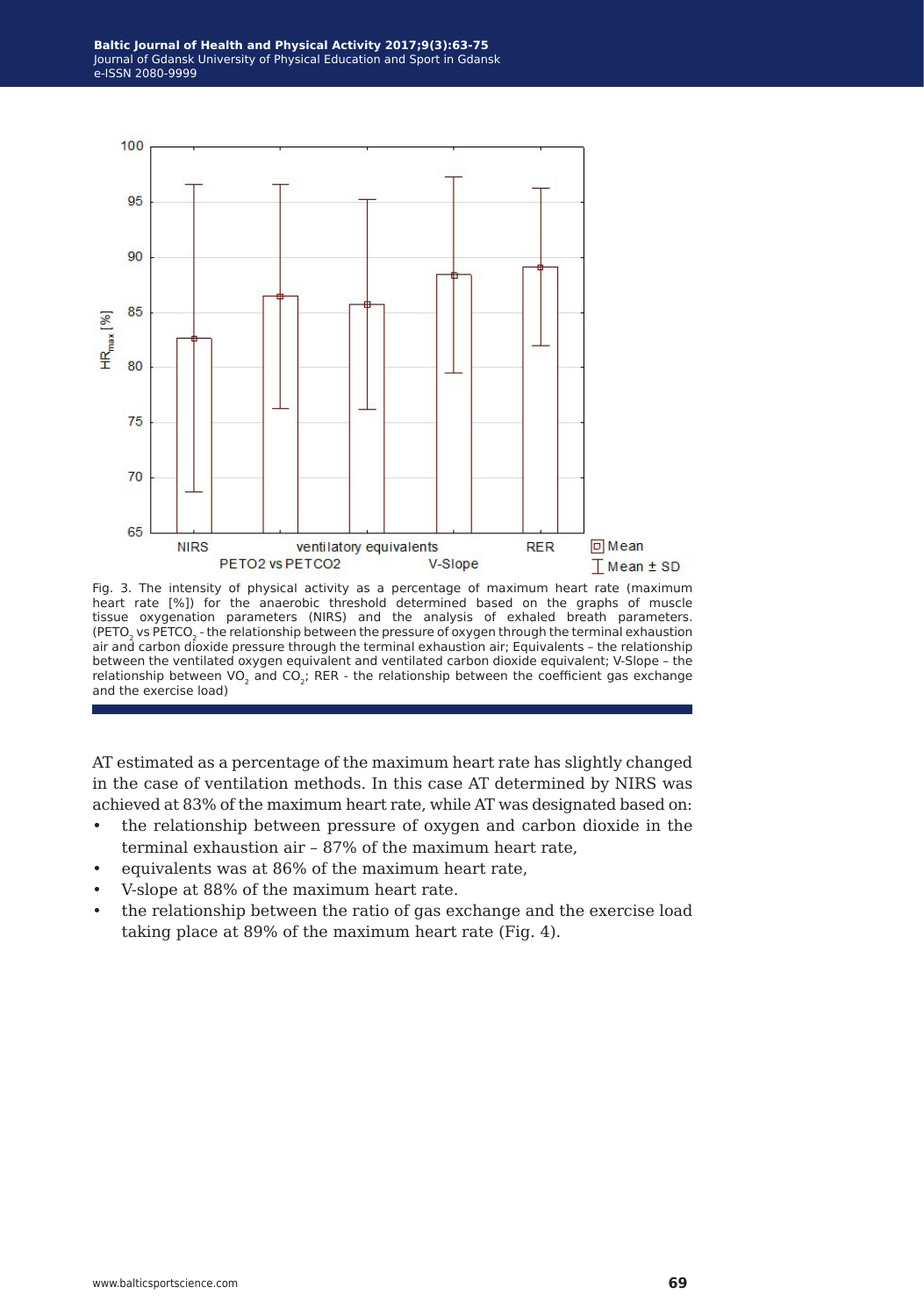**Chroboczek M, Jakubowska M, Kujach S, Łuszczyk M, Laskowski R.** Anaerobic threshold in young athletes – a NIRS study Balt J Health Phys Act 2017;9(3):63-75



Fig. 4. The intensity of physical activity expressed as a percentage of the maximum volume of oxygen consumption (VO<sub>2max</sub> [%]) for the anaerobic threshold determined based on the graphs<br>of muscle tissue oxygenation parameters (NIRS) and the analysis of exhaled breath parameters (PETO<sub>2</sub> vs PETCO<sub>2</sub> – the relationship between the pressure of the oxygen through the terminal exhaustion air and carbon dioxide pressure through the terminal exhaustion air; Equivalents - the relationship between the ventilated oxygen equivalent and ventilated carbon dioxide equivalent; V-Slope – the relationship between VO<sub>2</sub> and CO<sub>2</sub>; RER – the relationship between the coefficient gas exchange and the exercise load)

Positive and statistically significant relationships between the ventilation parameters and the work load was found. The strength of these relationships fluctuated around the level  $r = 0.98$  for VO<sub>2</sub>, 0.90 for VE to 0.94 for the RER (Fig. 5(d) to (f)).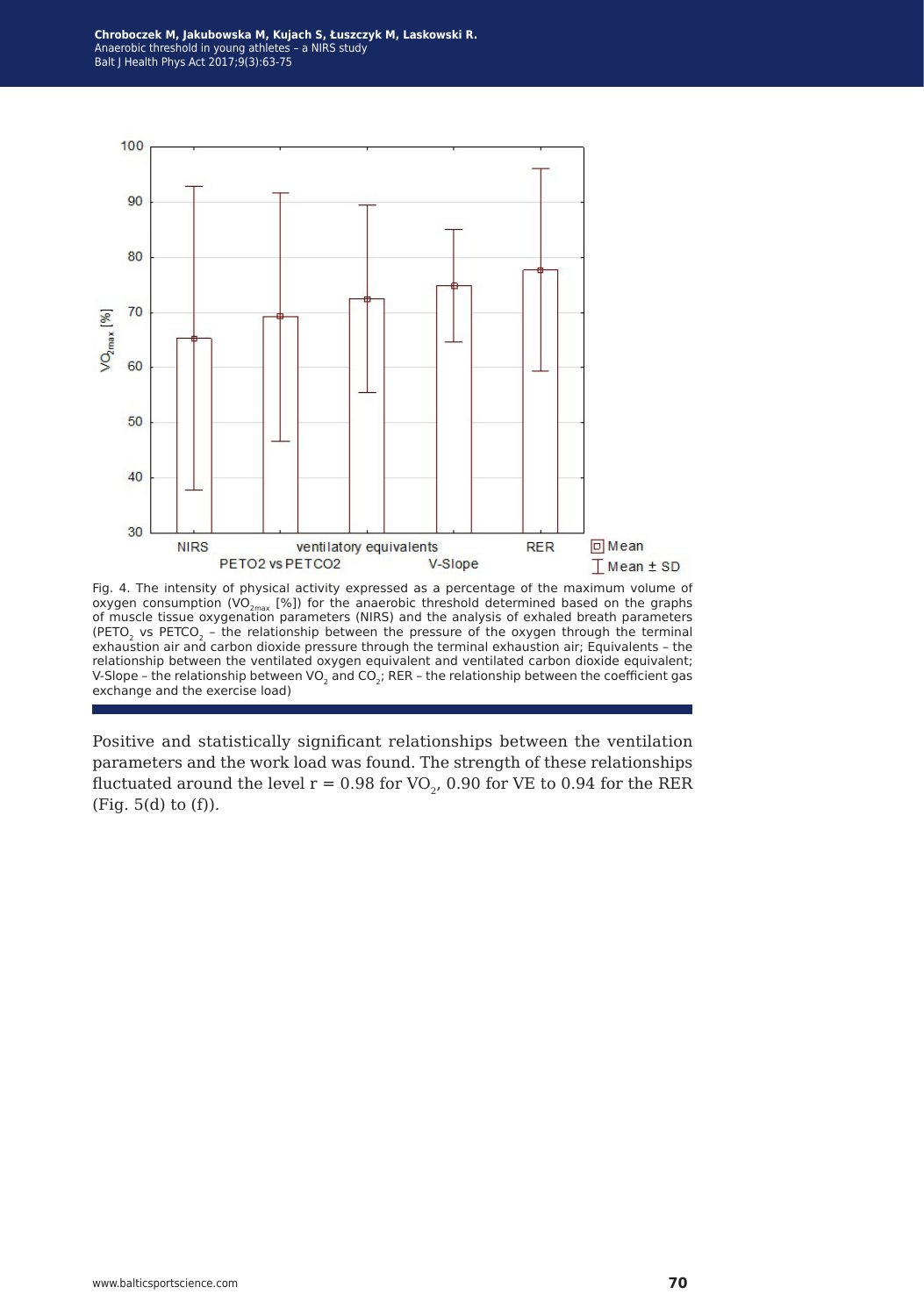

Fig. 5. The relationship between the parameters of muscle tissue oxygenation (a) to (c) and the parameters of ventilation (d) to (f) and the work load [W] (HHB - deoxyhemoglobin, O<sub>2</sub>Hb oxyhemoglobin, TOI – index of muscle tissue oxygenation)

Between the parameters of muscle tissue oxygenation and the work load there was a positive, statistically significant correlation in the range of deoxygenated hemoglobin (HHB)  $r = 0.68$ . The analysis of the relationship between the oxygenated hemoglobin  $(O, Hb)$  and the muscle tissue oxygenation index (TOI) showed a negative correlation with the work load at  $r = -0.70$  for  $O_2Hb$  and -0.74 for TOI (Fig. 5 (a) to (c)).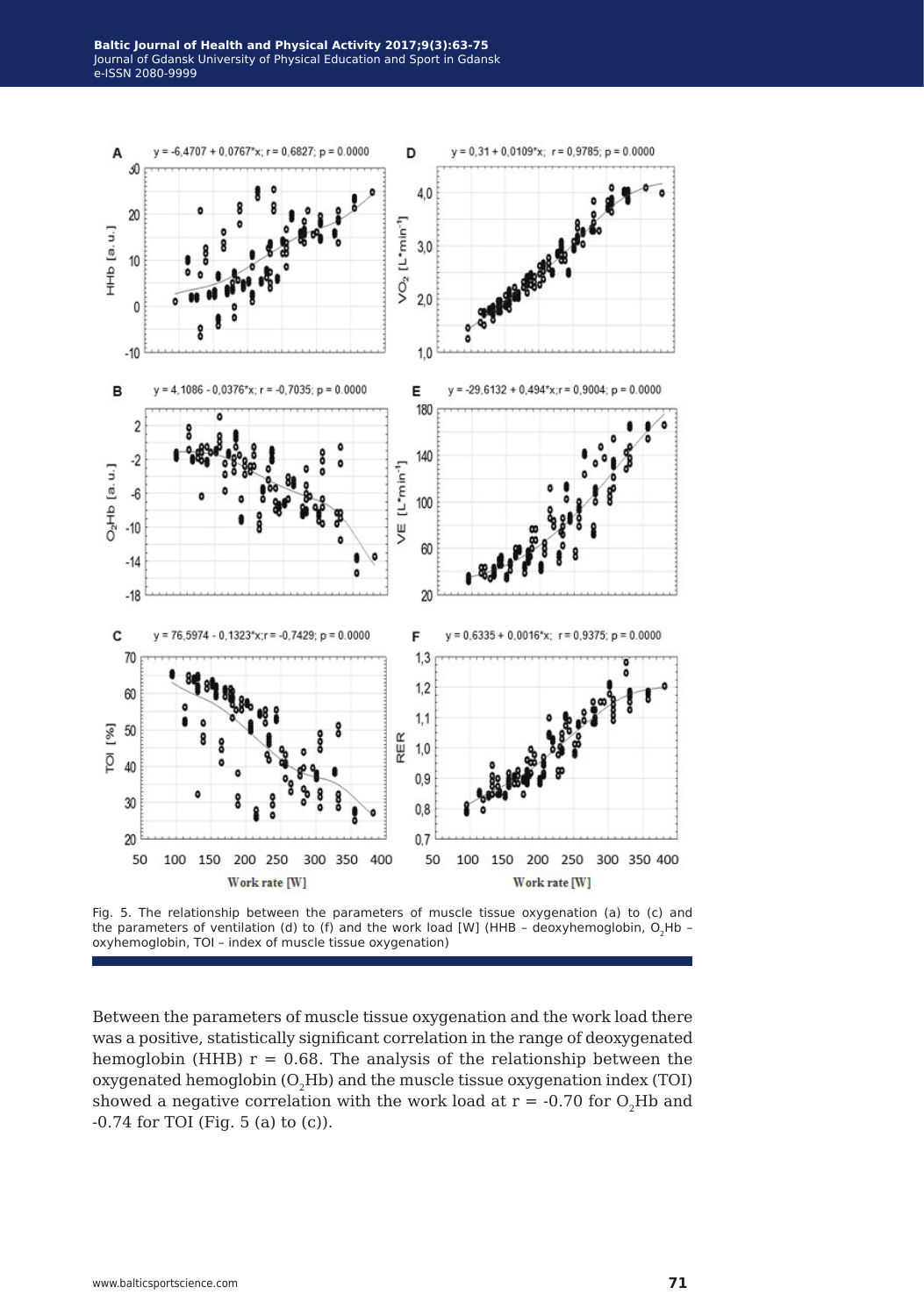## **discussion**

The aim of our study was to compare the anaerobic threshold method of determination. In our research we assumed that the kinetics of muscle tissue oxygenation coincides with the kinetics of the ventilation parameters during an exercise of an increasing intensity and that a significant reduction in oxygenation of the muscle tissue is necessary to establish the anaerobic threshold.

The study group consisted of young table tennis players, who are characterized by a possibility of making short-term efforts of high power requiring high efficiency anaerobic–phosphogenate energy processes and the ability to carry out the efforts that require an average efficiency of glycolytic processes [16]. Due to the subjects' participation in competition, high aerobic fitness is required. The creation of the above exercise conditions runs due to a thorough planning and implementation of training procedures.

It is known that the onset of anaerobic metabolism during an exercise of an increasing intensity can be a result of an imbalance between supply and demand of oxygen in a muscle tissue, which can be determined by analyzing the parameters of the exhausted air as the anaerobic threshold (AT).

The obtained results indicate that the ventilation parameters are followed by the muscle tissue oxygenation parameters. In addition, the curves that characterize these parameters have different slope in successive phases of increasing load effort. It was observed that deoxygenated hemoglobin (HHB) increases with work load, which may indicate an increased oxygen utilization by the working muscles. The direction of the curve changes in the oxygenated hemoglobin (O<sub>2</sub>Hb), and the muscle tissue oxygenation index (TOI) is reversed to the ventilation parameters. In  $O<sub>2</sub>Hb$  an initially mild decrease in the curve accelerates rapidly at 65%  $VO_{2max}$ . Considering the fact that  $O_2Hb$  indirectly reflects blood flow [17] by decreasing the ratio of oxygen supply and demand, it can be suggested that the above mentioned intensity is followed by a reduced blood flow in muscles. Reduced blood supply leads to a restriction in the effect of oxygen on working muscles which use another source of energy, i.e. glycogen. This could also evoke blood buffering capability [18].

In this situation, even a low concentration of lactic acid results in an increase in free protons in the muscle cell. The consequence of this are disturbances in the transmission of stimulation for neuromuscular synapses and metabolism. Possibly the tested subjects, characterized by reduced blood buffer capacity, were not able to increase intensity or even continue the exercise [18].

In the CPET, it is possible to monitor continuously a group of parameters, such as aerobic and anaerobic metabolism. Additionally, the use of near infrared spectroscopy (NIRS) may increase the number of measured parameters of muscle tissue oxygenation. Such a method can also allow the AT determination maintaining the non-invasiveness, which is very important especially among children athletes.

Ventilation parameters allow for monitoring the changes of exercises metabolism. The results indicate that the anaerobic threshold determined by NIRS preceded the AT determined by an analysis of exhaust air parameters.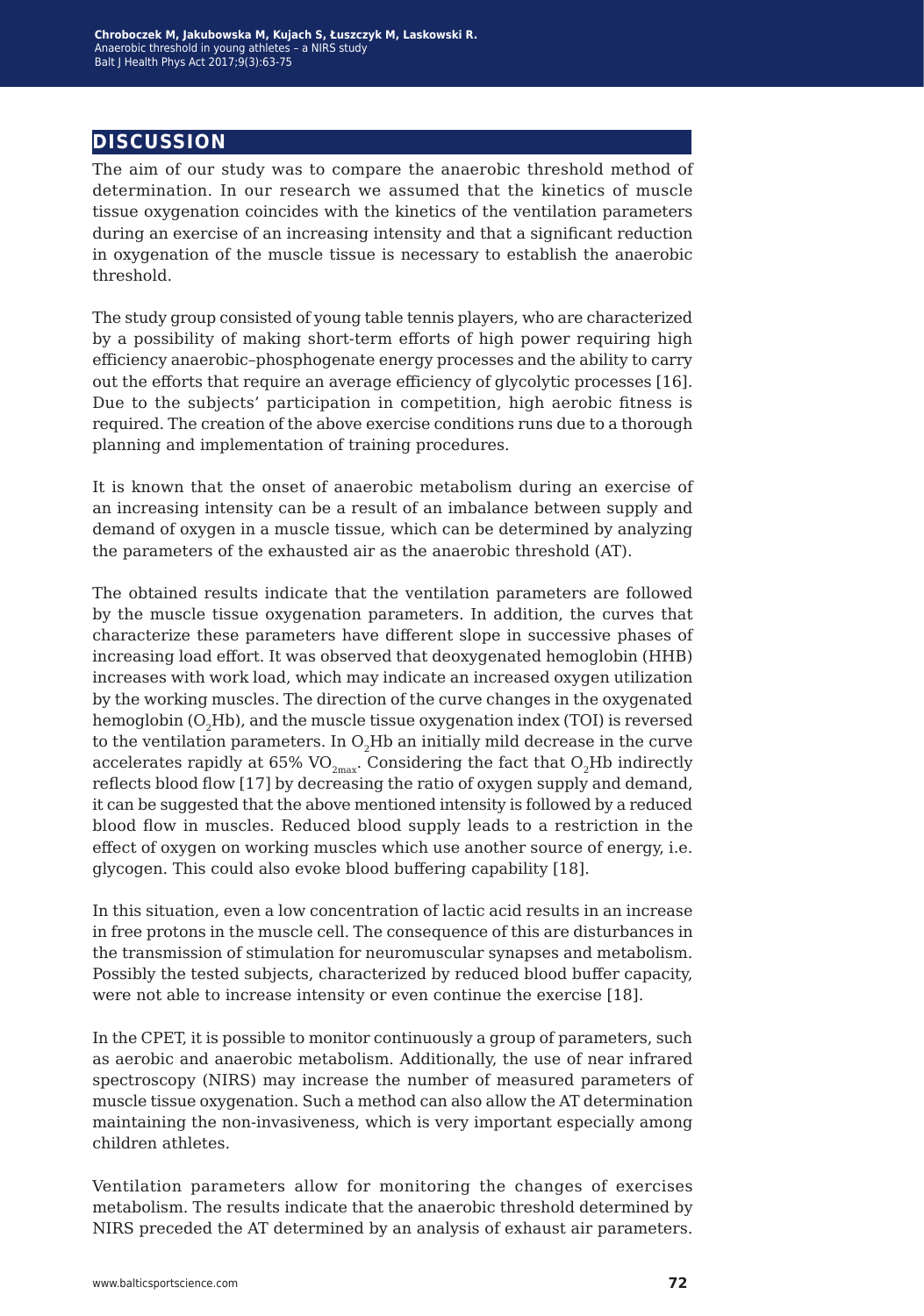This result corresponds with published Timinkul data, which showed that deoxygenation of the brain tissue during exercise with increasing intensity reduces the activity of motor neurons and switch off individual motor units, resulting in a decrease in generating power by the muscles and work interruption [19].

A correlation between the parameters of muscle tissue oxygenation and work load was found  $(r = 0.70)$ ; however, a relationship between ventilation parameters and the load shows the strongest correlation coefficient ( $r = 0.93$ ). This suggests a more consistent AT determination based on the analysis of exhaust gas parameters which we wanted to clarify due to our hypothesis.

Our data shows that the decrease in muscle indirect blood flow  $(O, Hb)$  by decreasing the ratio of oxygen supply and demand predicts the anaerobic threshold determined by other ventilation parameters graph analysis methods. We also showed that the anaerobic threshold occurs as a result of the muscle tissue deoxygenation. It could be a good way to obtain AT while maintaining non-invasiveness especially when we do not want to add additional stress to children by giving them masks with a gas analyzer. It could also be an alternative way to examine those children who are afraid to do the CPET in a traditional way.

## **limitation**

The muscle tissue oxygenation measurement is limited to a number of external factors (temperature, sunshine, thickness of the fat tissue) [20]. This makes it difficult to interpret the results and can be a source of error in determination of the anaerobic threshold.

On the other hand, numerous papers [21, 22, 23] have confirmed that NIRS applied to measure the local muscle oxygenation can be useful in monitoring oxidative muscle metabolism, detecting adaptations of skeletal muscles to a training as well as examining the differences in the physical fitness level [24, 25, 26, 27]. In the future the examined groups should be expanded; however, this report may be used as a reference in further study.

## **conclusions**

Due to a practical application of this study, we would like to sum up the results of our research, which are:

- a. muscle tissue oxygenation kinetics in the range of HHB coincides with the kinetics of selected ventilation parameters in response to exercise with increasing load;
- b. kinetics of muscle tissue oxygenation in the area  $O<sub>2</sub>Hb$  and TOI has a reverse dependence in relation to the work load;
- c. correlations between the pressure of oxygen and carbon dioxide in the terminal exhaustion air at the anaerobic threshold determined by NIRS analysis and exhaust air parameters indicate that the anaerobic threshold occurs as a result of deoxygenation of the muscle tissue, which confirms NIRS as a method for determining AT;
- d. the anaerobic threshold determined by NIRS precedes the anaerobic threshold determined based on the analysis of exhaust air parameters,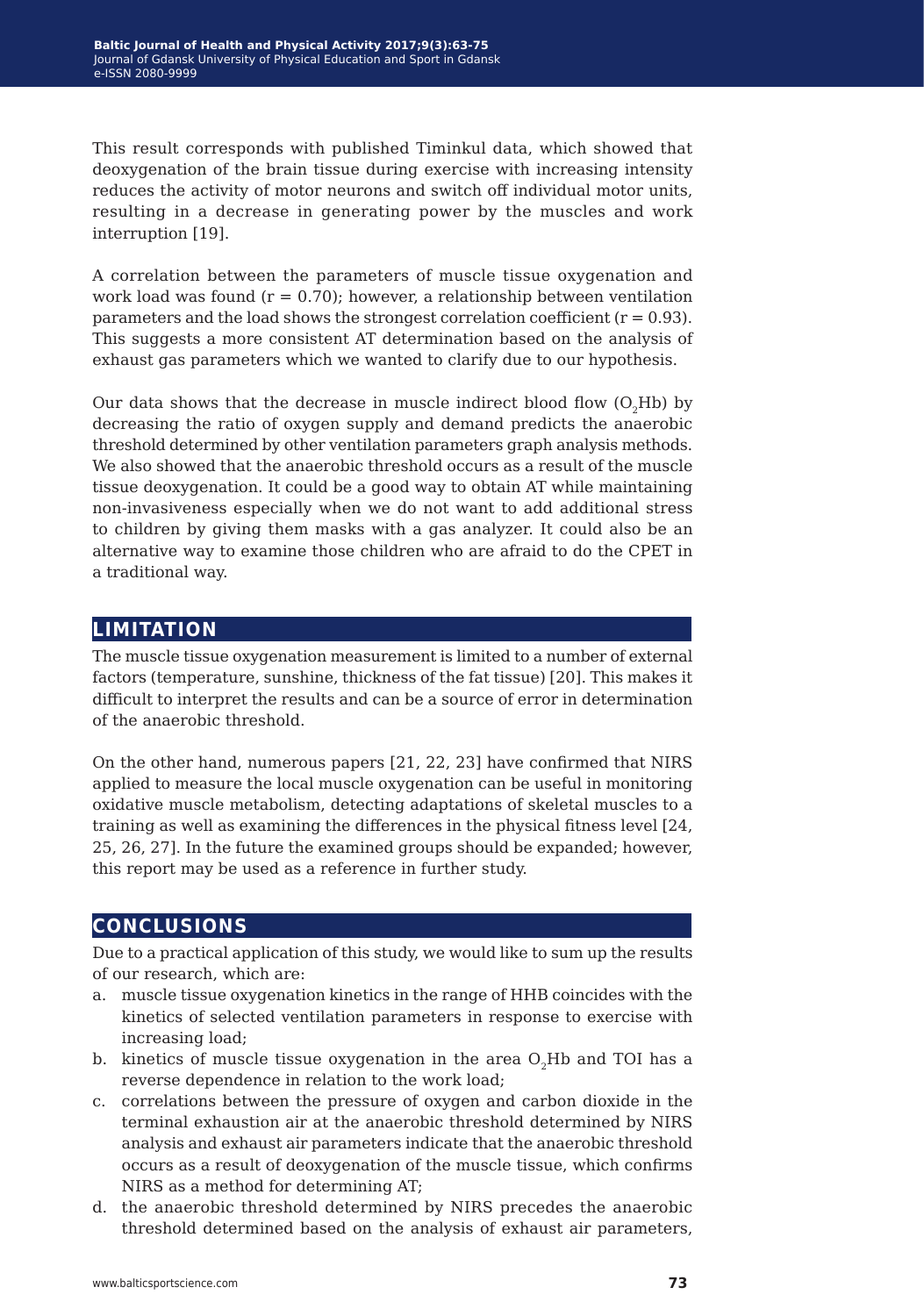which can be helpful in obtaining AT among patients who cannot strike their maximal amount of work load due to various factors (poor disposition, a low level of  $VO_{2max}$ , obesity, etc.) [28];

e. we confirmed the use of NIRS as a non-invasive method for determining the anaerobic threshold in children, which used alone can be less stressful than a normal CPET test, especially for children who are afraid of the whole equipment.

### **acknowledgments**

Gratitude is expressed to all the participants involved in this study.

#### **references**

- [1] Wasserman K, McIlroy MB. Detecting the threshold of anaerobic metabolism in cardiac patients during exercise. Am J Cardiol. 1964;14:844–852.
- [2] Wasserman K, Van Kessel Al, Burton GG. Interaction of physiological mechanisms during exercise. J Appl Physiol. 1967;1:71–85.
- [3] Binder RK, Wonisch M, Corra U, et al. Methodological approach to the first and second lactate threshold in incremental cardiopulmonary exercise testing. Eur J Cardiovasc Prev Rehabil. 2008;15:726–734.
- [4] McLellan TM. Ventilatory and plasma lactate response with different exercise protocols: a comparison of methods. Int J Sports Med. 1985;6:30–35.
- [5] Davis JA, Vodak P, Wilmore JH, Vodak J, Kurtz P. Anaerobic threshold and maximal aerobic power for three modes of exercise. J Appl Physiol. 1976;41:544–550.
- [6] Dennis SC, Noakes TD, Bosch AN. Ventilation and blood lactate increase exponentially during incremental exercise. J Sports Sci. 1992;10:437–449.
- [7] Skinner JS, McLellan TM. The transition from aerobic to anaerobic metabolism. Res Q Exerc Sport. 1980;51:234–48.
- [8] Szczęsna-Kaczmarek A, Kaczmarek-Kusznierewicz P, Łuszczyk M, Ziemann E, Grzywacz T. Maximal aerobic power of organism during progressive growth period and the response to endurance training. Annal. Univ. Mariae Curie-Skłodowska. Sect. D, Medicina. 2004;6:354–358.
- [9] Wilmore JH, Costill DL. Semiautomated systems approach to the assessment of oxygen uptake during exercise. J Appl Physiol. 1974;36:618–620.
- [10] Beaver WL, Wasserman K, Whipp BJ. A new method for detecting anaerobic threshold by gas exchange. J Appl Physiol. 1986;60:2020–2027.
- [11] Carey DG, Schwarz LA, Pliego GJ, Raymond RL. Respiratory rate is a valid and reliable marker for the anaerobic threshold: Implications for measuring change in fitness. J Sports Sci Med. 2005;4:482–488
- [12] Santos EL, Giannella-Neto A. Comparison of computerized methods for detecting the ventilatory thresholds. Eur J Appl Physiol. 2004;93:315–324.
- [13] Binzoni T, Cooper CE, Wittekind AL, et al. A new method to measure local oxygen consumption in human skeletal muscle during dynamic exercise using near-infrared spectroscopy. Physiol Meas. 2010;31:1257–1269.
- [14] Belardinelli R, Bartsow TJ, Porszasz J, Wasserman K. Changes in skeletal muscle oxygenation during incremental exercise measured with near infrared spectroscopy. Eur J Appl Physiol Occup Physiol. 1995;70(6):487–492.
- [15] StatSoft Inc. STATISTICA (data analysis software system), version 10. http://statsoft.com. (2011)
- [16] Shieh SC, Chou JP, Kao YH. Energy Expenditure and cardiorespiratory responses during training and simulated table tennis match. International Journal of Table Tennis Sciences. 2010;6:186–189.
- [17] Moalla W, Dupont G, Berthoin S, Ahmaidi S. Respiratory muscle deoxygenation and ventilatory threshold assessments using near infrared spectroscopy in children. Int J Sports Med. 2005;26(7):576– 582.
- [18] Robergs RA, Ghiasvand F, Parker D. Biochemistry of exercise-induced metabolic acidosis. Am J Physiol Regul Integr Comp Physiol. 2004;287(3):502–516.
- [19] Timinkul A, Kato M, Omori T, et al. Enhancing effect of cerebral blood volume by mild exercise in healthy young men: A near infrared spectroscopy study. Neurosci Res. 2008;61(3):242–248.
- [20] Van der Zwaard S, Jaspers RT, Blokland IJ, et al. Oxygenation threshold derived from near-infrared spectroscopy: Reliability and its relationship with the first ventilatory threshold. PLoS One. 2016;11(9):e0162914.
- [21] Bhambhani YN, Buckley SM, Susaki T. Detection of ventilatory threshold using Near Infrared Spectroscopy in men and women. Med Sci Sports Exerc. 1997;29(3):402–409,
- [22] Miura T, Takeuchi T, Sato H, et al. Skeletal muscle deoxygenation during exercise assessed by nearinfrared spectroscopy and its relation to expired gas analysis parameters. Jpn Circ J. 1998;62(9):649– 57.